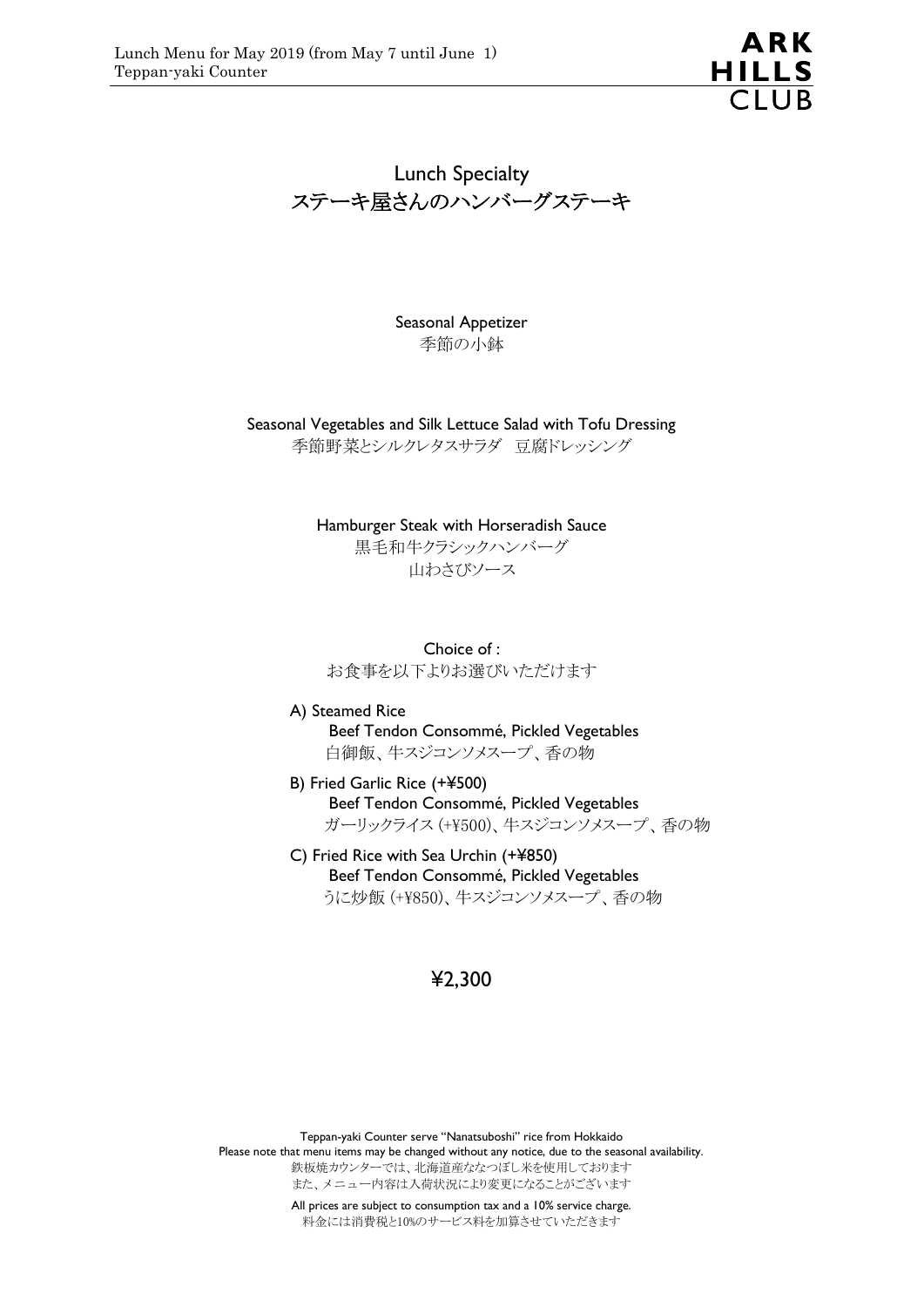

# Today's Rare Cuts Beef Lunch "お肉の美味しさ再発見" 本日の稀少部位ランチ

Today's Seasonal Appetizer 季節の小鉢

Seasonal Vegetables and Silk Lettuce Salad with Tofu Dressing 季節野菜とシルクレタスサラダ 豆腐ドレッシング

> Today's Rare Cuts of Beef 100g 国産牛などの稀少部位 100g その日一番の特選部位をお楽しみいただきます

Sautéed Seasonal Vegetables シェフおすすめの季節野菜のソテー

Choice of : お食事を以下よりお選びいただけます

- A) Steamed Rice Beef Tendon Consommé, Pickled Vegetables 白御飯、牛スジコンソメスープ、香の物
- B) Fried Garlic Rice (+¥500) Beef Tendon Consommé, Pickled Vegetables ガーリックライス (+¥500)、牛スジコンソメスープ、香の物
- C) Fried Rice with Sea Urchin (+¥850) Beef Tendon Consommé, Pickled Vegetables うに炒飯 (+¥850)、牛スジコンソメスープ、香の物

Coffee or Tea コーヒー 又は 紅茶

# ¥2,800

Teppan-yaki Counter serve "Nanatsuboshi" rice from Hokkaido Please note that menu items may be changed without any notice, due to the seasonal availability. 鉄板焼カウンターでは、北海道産ななつぼし米を使用しております また、メニュー内容は入荷状況により変更になることがございます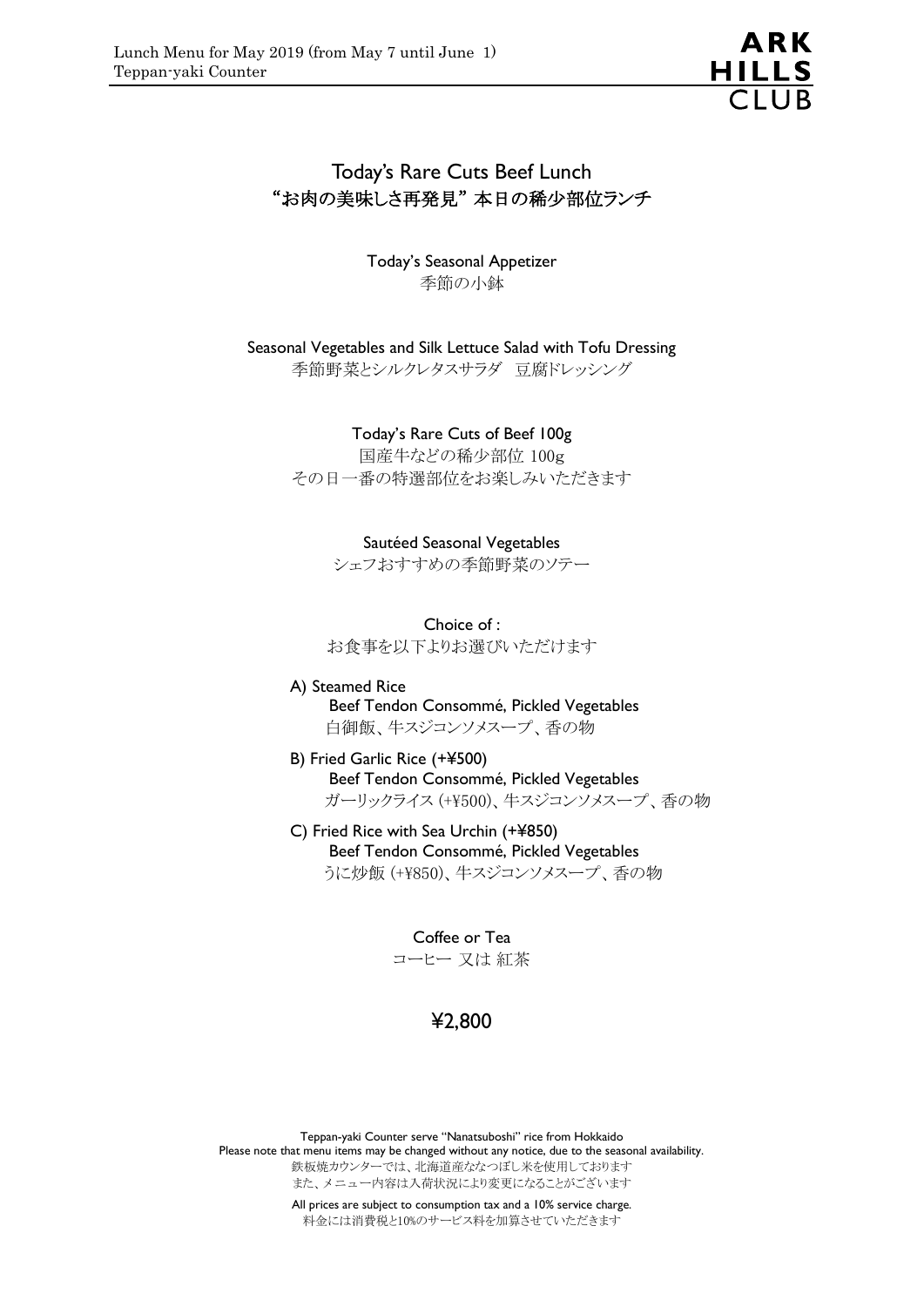

## Steak Lunch Course ステーキランチコース

Today's Seasonal Appetizer 季節の小鉢

Seasonal Vegetables and Silk Lettuce Salad with Tofu Dressing 季節野菜とシルクレタスサラダ 豆腐ドレッシング

> Sautéed Seasonal Vegetables シェフおすすめの季節野菜のソテー

> > Choice of :

お食事を以下よりお選びいただけます

#### A) Steamed Rice

 Beef Tendon Consommé, Pickled Vegetables 白御飯、牛スジコンソメスープ、香の物

- B) Fried Garlic Rice (+¥500) Beef Tendon Consommé, Pickled Vegetables ガーリックライス (+¥500)、牛スジコンソメスープ、香の物
- C) Fried Rice with Sea Urchin (+¥850) Beef Tendon Consommé, Pickled Vegetables うに炒飯 (+¥850)、牛スジコンソメスープ、香の物

Coffee or Tea コーヒー 又は 紅茶

オーストラリア産 ブラックアンガスビーフ

### 国産牛

特選 常陸牛

Australian Black Angus Beef Sirloin 100g サーロイン100g

Japanese Beef Sirloin 100g or Tenderloin 100g サーロイン100gまたはフィレ100g

*Hitachi* Beef Sirloin 100g サーロイン100g

### ¥2,800



¥6,000

Teppan-yaki Counter serve "Nanatsuboshi" rice from Hokkaido

Please note that menu items may be changed without any notice, due to the seasonal availability. 鉄板焼カウンターでは、北海道産ななつぼし米を使用しております また、メニュー内容は入荷状況により変更になることがございます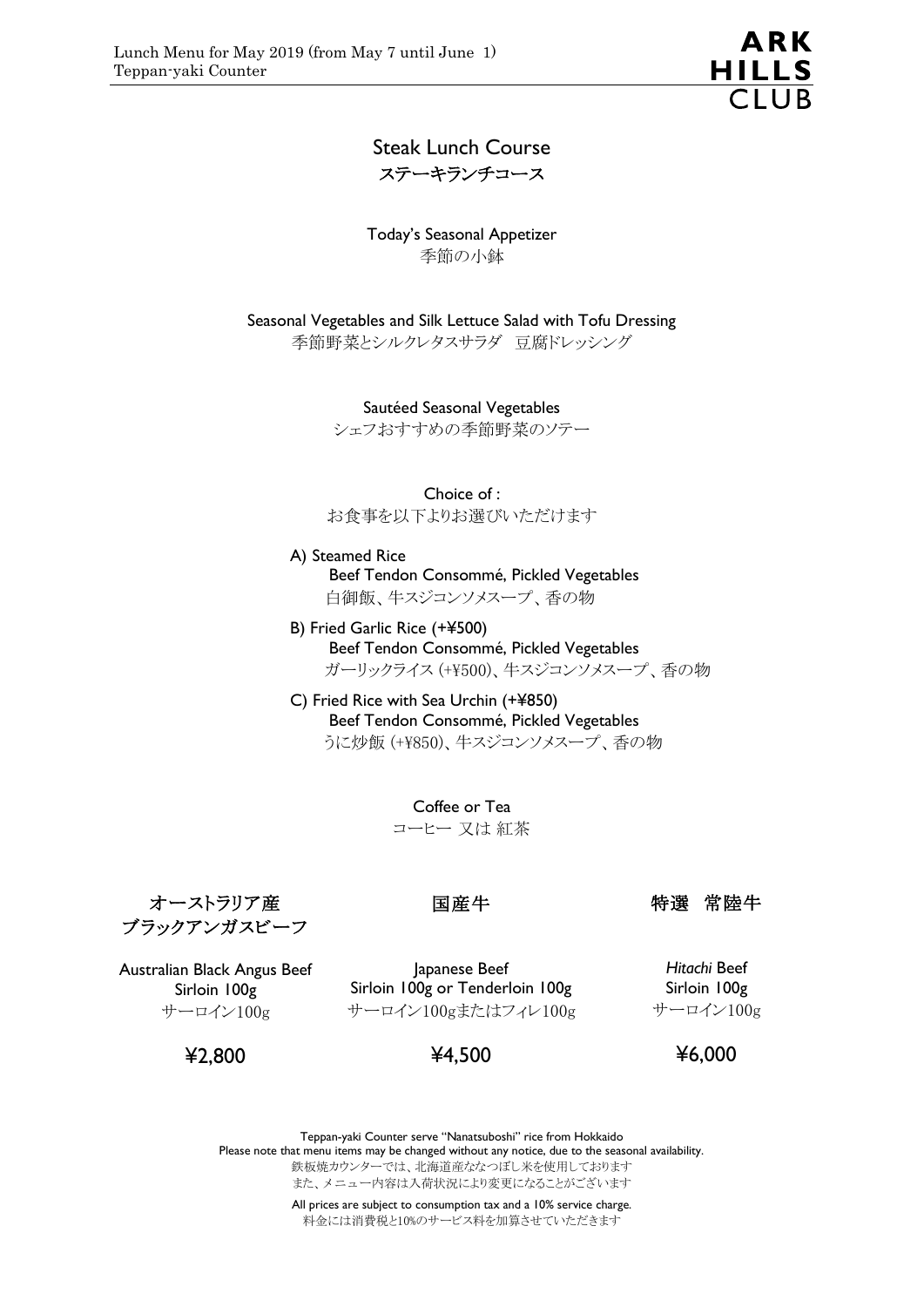

## Fish & Meat Lunch 魚料理とお肉のランチ

Today's Seasonal Appetizer 季節の小鉢

Seasonal Vegetables and Silk Lettuce Salad with Tofu Dressing 季節野菜とシルクレタスサラダ 豆腐ドレッシング

> Sautéed Rockfish with Sherry Vinegar Sauce メバルのソテー シェリービネガーソース

Sautéed Seasonal Vegetables シェフおすすめの季節野菜のソテー

Choice of : お食事を以下よりお選びいただけます

#### A) Steamed Rice

 Beef Tendon Consommé, Pickled Vegetables 白御飯、牛スジコンソメスープ、香の物

- B) Fried Garlic Rice (+¥500) Beef Tendon Consommé, Pickled Vegetables ガーリックライス (+¥500)、牛スジコンソメスープ、香の物
- C) Fried Rice with Sea Urchin (+¥850) Beef Tendon Consommé, Pickled Vegetables うに炒飯 (+¥850)、牛スジコンソメスープ、香の物

Coffee or Tea コーヒー 又は 紅茶

#### 国産牛

#### 特選 常陸牛

Japanese Beef Sirloin 100g or Tenderloin 100g サーロイン100gまたはフィレ100g

*Hitachi* Beef Sirloin 100g サーロイン100g

### ¥6,000

¥9,000

Teppan-yaki Counter serve "Nanatsuboshi" rice from Hokkaido Please note that menu items may be changed without any notice, due to the seasonal availability. 鉄板焼カウンターでは、北海道産ななつぼし米を使用しております また、メニュー内容は入荷状況により変更になることがございます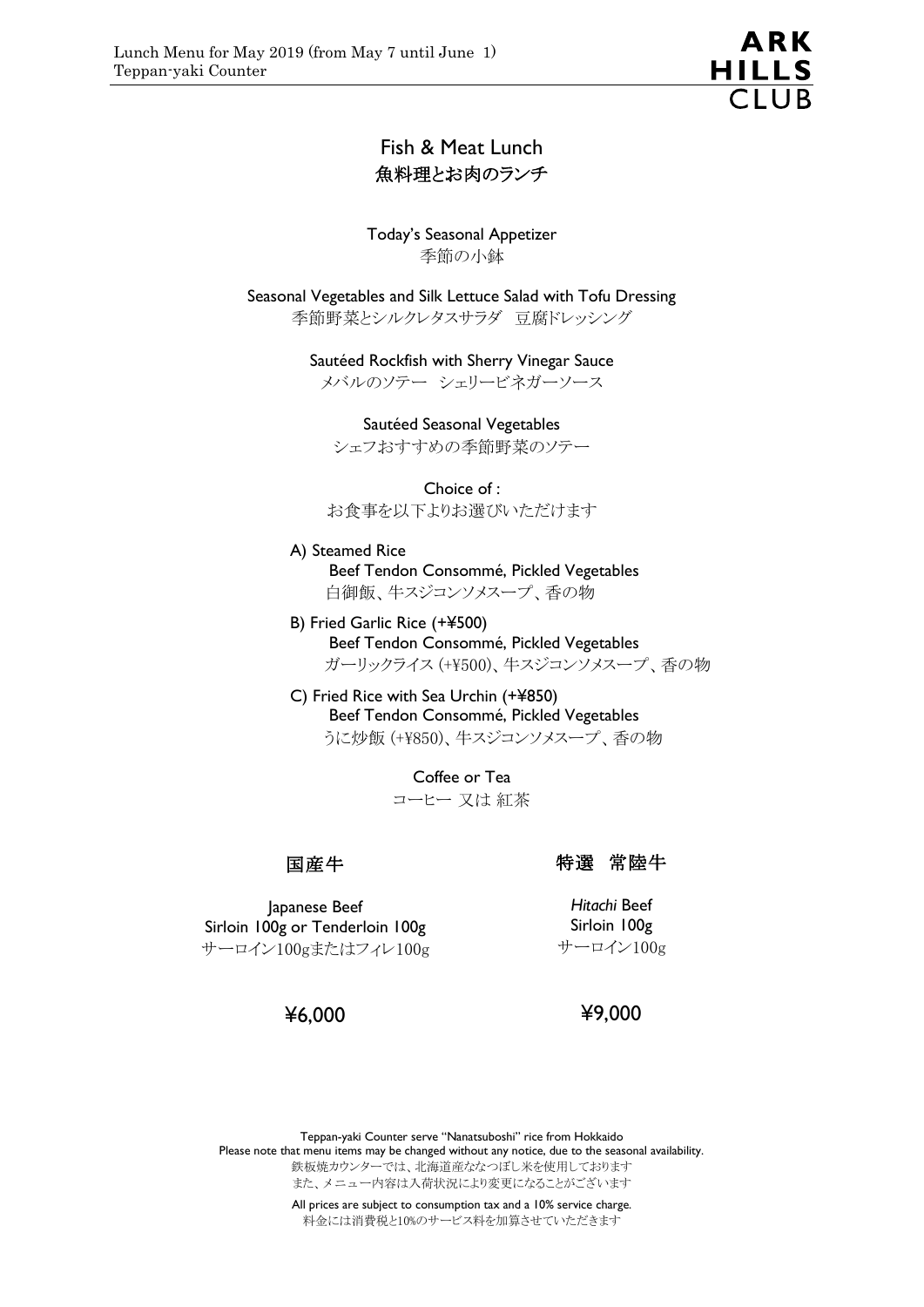

## Seafood Lunch シーフードランチ

Today's Seasonal Appetizer 季節の小鉢

Seasonal Vegetables and Silk Lettuce Salad with Tofu Dressing 季節野菜とシルクレタスサラダ 豆腐ドレッシング

Sautéed Rockfish and Scallop with Sherry Vinegar Sauce

メバルと帆立貝のソテー シェリービネガーソース

Sautéed Seasonal Vegetables シェフおすすめの季節野菜のソテー

Choice of : お食事を以下よりお選びいただけます

A) Steamed Rice Beef Tendon Consommé, Pickled Vegetables 白御飯、牛スジコンソメスープ、香の物

- B) Fried Garlic Rice (+¥500) Beef Tendon Consommé, Pickled Vegetables ガーリックライス (+¥500)、牛スジコンソメスープ、香の物
- C) Fried Rice with Sea Urchin (+¥850) Beef Tendon Consommé, Pickled Vegetables うに炒飯 (+¥850)、牛スジコンソメスープ、香の物

Coffee or Tea コーヒー 又は 紅茶

# ¥3,500

Teppan-yaki Counter serve "Nanatsuboshi" rice from Hokkaido Please note that menu items may be changed without any notice, due to the seasonal availability. 鉄板焼カウンターでは、北海道産ななつぼし米を使用しております また、メニュー内容は入荷状況により変更になることがございます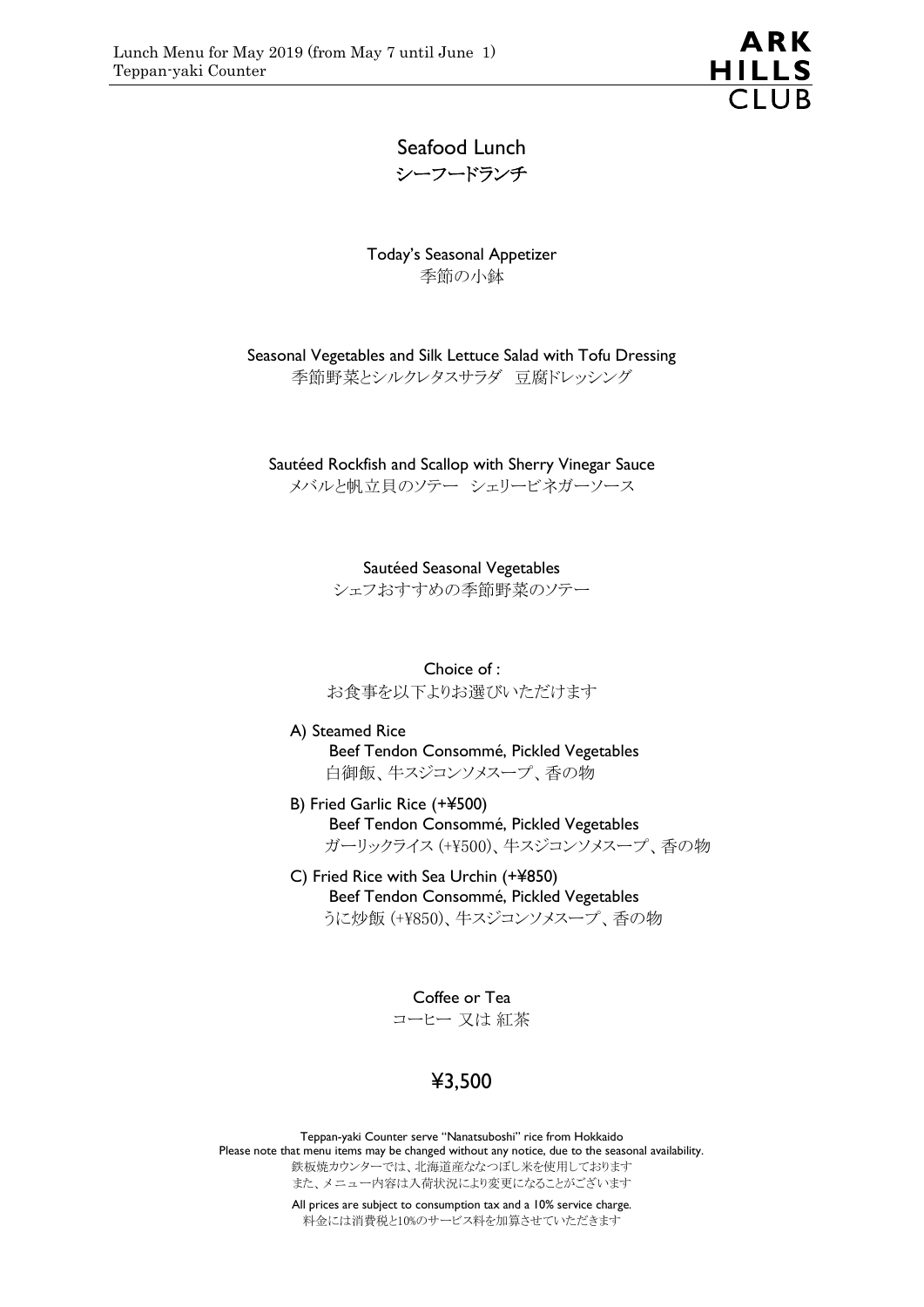$\bullet$  $\ddot{\bullet}$ 

 $\ddot{\bullet}$ 

 $\ddot{\bullet}$  $\ddot{\bullet}$  $\ddot{\bullet}$  $\bullet$  $\ddot{\bullet}$ 

 $\bullet$ 

 $\bullet$  $\bullet$ 

 $\bullet$ 



 $\bullet$ 

| *Please note that reservation is required by the day before. |
|--------------------------------------------------------------|
| 前日までにご予約をお願い致します                                             |

Ladies Lunch レディースランチ

Aperitif or Soft Drink お好みの食前酒またはソフトドリンクをご一緒に

> Petite Hors d'oeuvre 小さなオードブル

Seasonal Vegetables and Silk Lettuce Salad with Tofu Dressing 季節野菜とシルクレタスサラダ 豆腐ドレッシング

Sautéed Rockfish and Scallop with Sherry Vinegar Sauce メバルと帆立貝のソテー シェリービネガーソース

> Ghost Plant Leaf with Honey お口休めのグラパラリーフ

Sautéed Seasonal Vegetables 季節野菜のソテー

Japanese Beef Steak (60g) 国産牛ステーキ (60g)

Choice of : お食事を以下よりお選びいただけます

A) Steamed Rice Beef Tendon Consommé, Pickled Vegetables 白御飯、牛スジコンソメスープ、香の物

- B) Fried Garlic Rice Beef Tendon Consommé, Pickled Vegetables ガーリックライス、牛スジコンソメスープ、香の物
- C) Fried Rice with Sea Urchin (+¥850) Beef Tendon Consommé, Pickled Vegetables うに炒飯 (+¥850)、牛スジコンソメスープ、香の物

Dessert and Coffee or Tea デザートとコーヒー又は紅茶

# ¥5,000

Teppan-yaki Counter serve "Nanatsuboshi" rice from Hokkaido Please note that menu items may be changed without any notice, due to the seasonal availability. 鉄板焼カウンターでは、北海道産ななつぼし米を使用しております

また、メニュー内容は入荷状況により変更になることがございます The price above includes consumption tax and 10% service charge.

上記金額には消費税及びサービス料10%が含まれております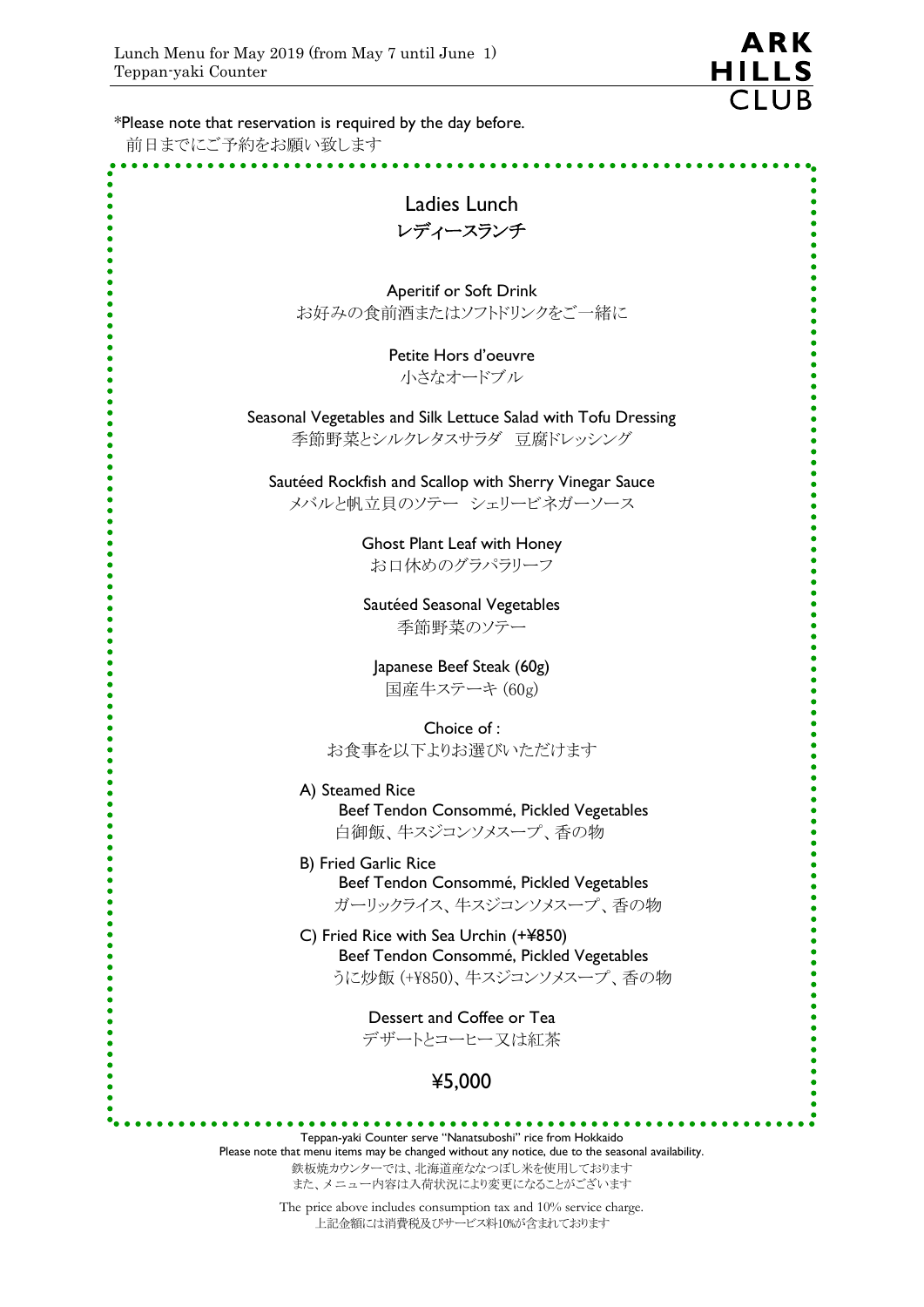ARK HILLS<br>CLUB

# *Tobigyu–Kobe* Beef Lunch 飛び牛ランチ 神戸牛

Today's Seasonal Appetizer 季節の小さな前菜

Seasonal Vegetables and Silk Lettuce Salad with Tofu Dressing 季節野菜とシルクレタスサラダ 豆腐ドレッシング

Premium *Kobe* Beef Sirloin 100g

神戸牛サーロイン 100g

Sautéed Seasonal Vegetables シェフおすすめの季節野菜のソテー

Choice of :

お食事を以下よりお選びいただけます

A) Steamed Rice Beef Tendon Consommé, Pickled Vegetables 白御飯、牛スジコンソメスープ、香の物

- B) Fried Garlic Rice (+¥500) Beef Tendon Consommé, Pickled Vegetables ガーリックライス (+¥500)、牛スジコンソメスープ、香の物
- C) Fried Rice with Sea Urchin (+¥850) Beef Tendon Consommé, Pickled Vegetables うに炒飯 (+¥850)、牛スジコンソメスープ、香の物

Coffee or Tea

コーヒー又は紅茶

### ¥8,500

Teppan-yaki Counter serve "Nanatsuboshi" rice from Hokkaido Please note that menu items may be changed without any notice, due to the seasonal availability. 鉄板焼カウンターでは、北海道産ななつぼし米を使用しております また、メニュー内容は入荷状況により変更になることがございます